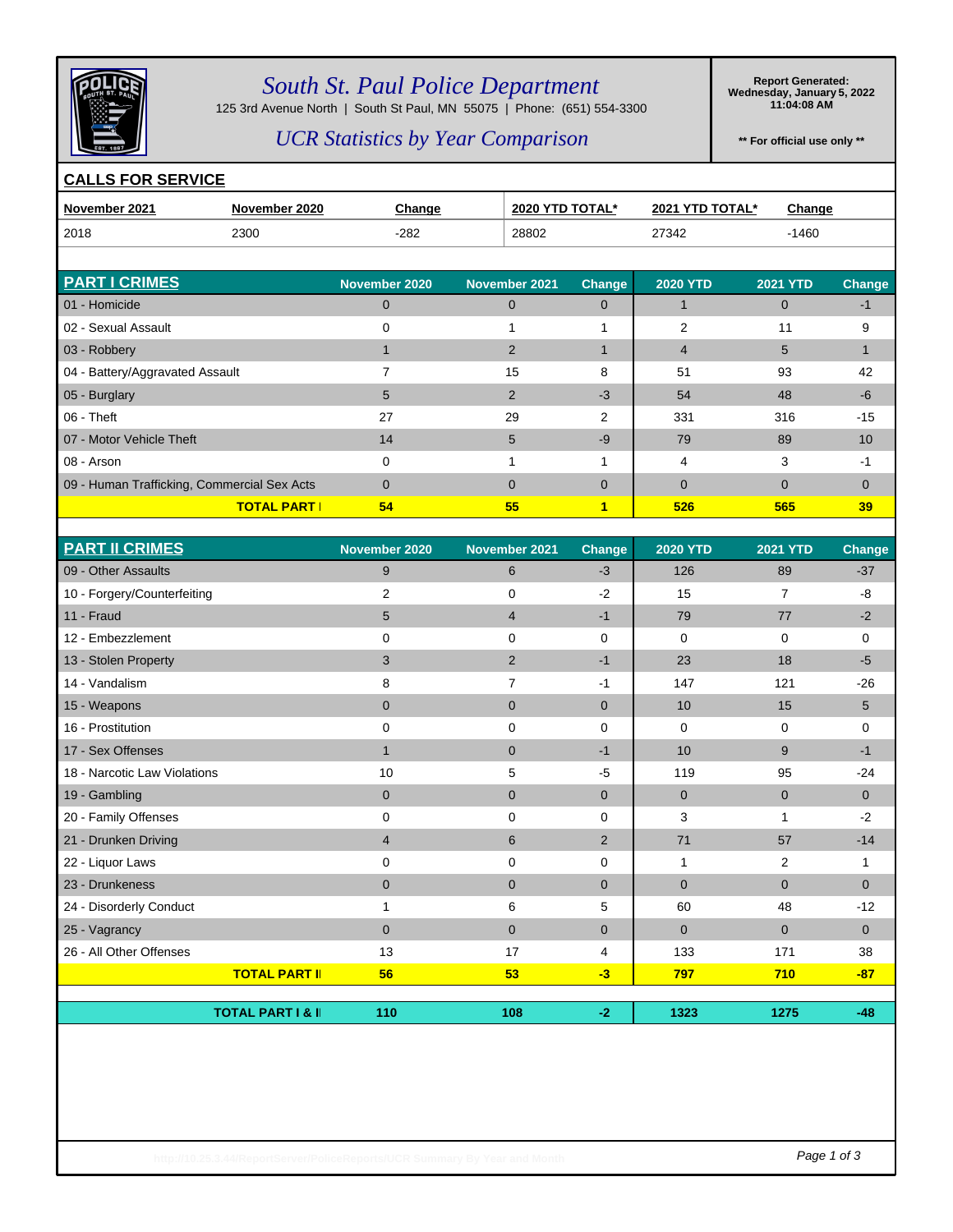

# *South St. Paul Police Department*

125 3rd Avenue North | South St Paul, MN 55075 | Phone: (651) 554-3300

**Report Generated: Wednesday, January 5, 2022 11:04:08 AM**

*UCR Statistics by Year Comparison*

**\*\* For official use only \*\***

### **BOOKING ARRESTS**

| <b>Arrest Type</b>   | November 2020 | November 2021 | Change | <b>2020 YTD</b> | 2021 YTD | Change |
|----------------------|---------------|---------------|--------|-----------------|----------|--------|
| Adults               | 45            | 41            | -4     | 628             | 544      | -84    |
| Juveniles            |               |               | ▃      | 69              | 110      | 41     |
| <b>Arrest Totals</b> | 51            | 49            | -2     | 697             | 654      | -43    |

### **ACCIDENTS**

| <b>CFS Description</b>                 | November 2020 | November 2021  | Change   | 2020 YTD | <b>2021 YTD</b> | Change   |
|----------------------------------------|---------------|----------------|----------|----------|-----------------|----------|
| Motorcycle injury - with helmet        | 0             | $\Omega$       | $\Omega$ |          | $\Omega$        | -1       |
| Personal Injury Accident               |               |                | $\Omega$ | 22       | 17              | $-5$     |
| Personal Injury Accident Hit & Run     | 0             | 0              | $\Omega$ |          | $\Omega$        | -1       |
| Personal Injury MV Acc with Animal     | 0             | $\Omega$       | $\Omega$ | 0        |                 |          |
| Personal Injury MV BICYCLE             | 0             | $\Omega$       | $\Omega$ | 3        | 2               | -1       |
| Personal Injury MV MOTORCYCLE Accident | 0             | $\Omega$       | 0        | 3        |                 | $-2$     |
| Personal Injury MV PEDESTRIAN          | 0             |                |          |          |                 | $\Omega$ |
| Property Damage Accident               |               | 9              | 2        | 132      | 108             | $-24$    |
| Property Damage Accident Hit & Run     | 5             |                | $-4$     | 59       | 54              | -5       |
| Property Damage MV Acc with Animal     | $\Omega$      |                |          | 0        |                 |          |
| Property Damage MV ACC WITH SQUAD      | 0             |                |          | 3        | 3               | $\Omega$ |
| Property Damage MV BICYCLE             | 0             | 0              | 0        |          |                 | $\Omega$ |
| Property Damage MV PEDESTRIAN          | $\Omega$      | $\overline{0}$ | $\Omega$ | 0        |                 |          |
| Property Damage OTHER                  | 0             | 0              | 0        | 3        | 6               | 3        |
| <b>Accident Totals</b>                 | 14            | 15             |          | 229      | 196             | -33      |

### **ANIMAL INCIDENTS**

| <b>CFS Description</b>        | November 2020 | November 2021 | Change | <b>2020 YTD</b> | 2021 YTD | Change |
|-------------------------------|---------------|---------------|--------|-----------------|----------|--------|
| ANIMAL CALL                   | 43            | 38            | - -    | 556             | 648      | 92     |
| <b>Animal Incident Totals</b> | 43            | 38            | -9     | 556             | 648      | 92     |